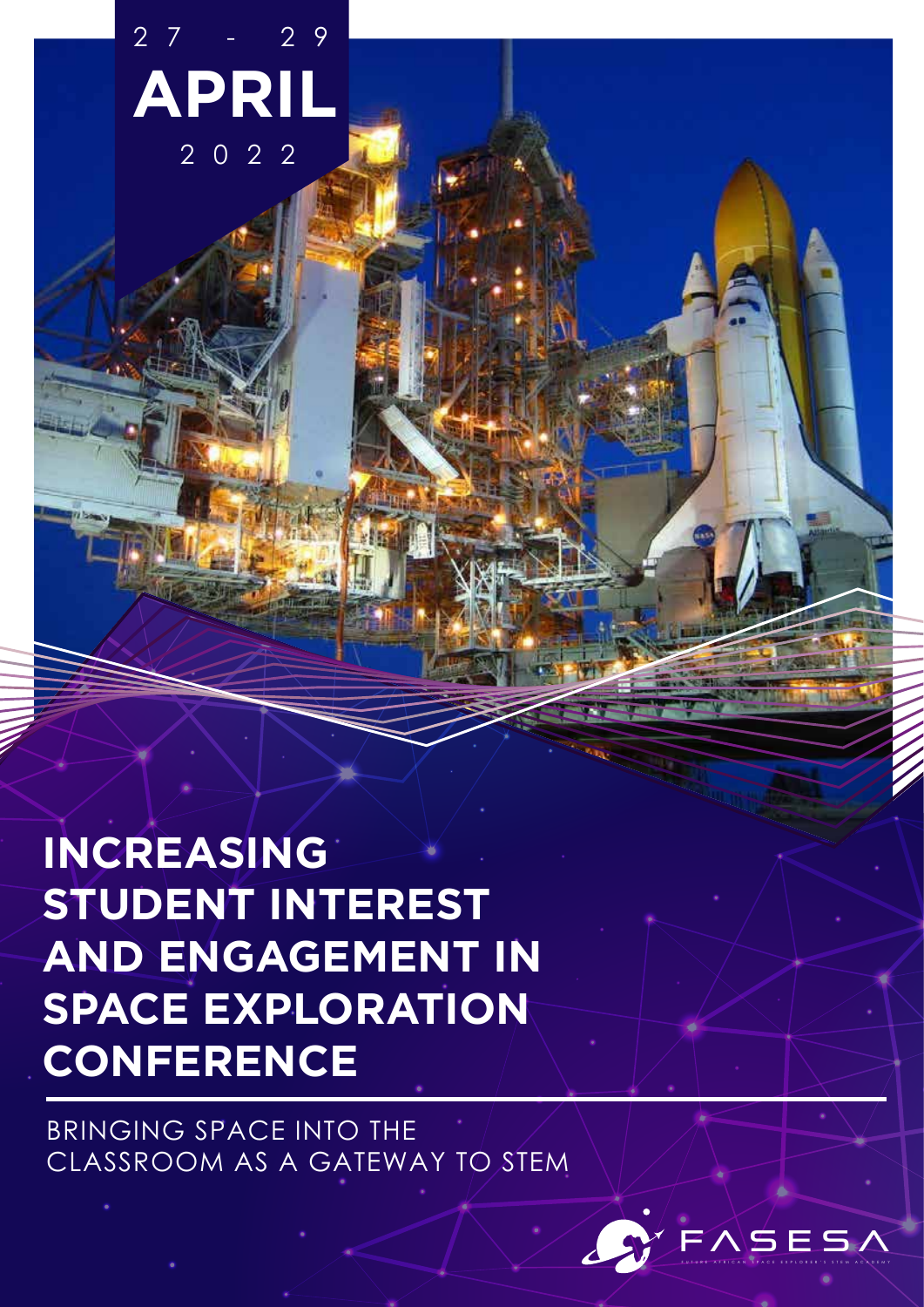# **INCREASING STUDENT INTEREST AND ENGAGEMENT IN SPACE EXPLORATION CONFERENCE**

#### **INTRODUCTION**

Space exploration is an emerging global megatrend and recent developments in space travel may be setting the stage for a striking new era of Space Exploration. As evidenced by the recent leaps and strides in space exploration by the likes of Sir. Richard Branson, Elon Musk, and Jeff Bezos, space exploration is an expanding vocation that will provide vast socio-economic benefits to a nation.

FASESA understands that cultivating an interest in space exploration begins at a young age. Through introducing the vocation to children, then guiding and equipping them with the resources and skills to explore the subject further, will greatly increase a nation's ability to produce thought leaders in the field, who will form the basis of future space programs

#### **ABOUT THE CONFERENCE**

The Conference offers a great opportunity to the African teachers, administrators, education officials, and students to get acquainted with the Space exploration in the curriculum, and each other. Space education experts sharing new teaching methodologies with African institutions will make a long-lasting connection This unique event will serve as a model, transferable to other K-12 institutions and lead to deep space contributions and societal engagement from future space leaders.

This event will bring together teachers, administrators, managers, students, and our space education experts to discuss current challenges and innovative solutions for Increasing Student Interest and Engagement in Space Exploration.

This event will offer teachers a first-hand opportunity to learn about how space exploration in the curriculum is important in early childhood education and beyond

#### **CONFERENCE**

- Participants will gain an understanding of the skills that can be taught to students that translate to future real-world career success in space. These include space engineering concepts, and teamwork capabilities, as well as interpersonal skills like service, communication, leadership, and civic engagement.
- Teachers will understand how to introduce new space-based lessons directly in classroom settings to impact an even greater number of students.
- Administrators and education officials will learn how to introduce career planning to parents and students that will impact the space pipeline when students choose space as a major.
- Participants will gain skills that translate to future real-world career success in space. These include space preparedness and teamwork capabilities as well as interpersonal skills like service, communication, leadership, and civic engagement.

#### **CONFERENCE AIM**

The teachers and students need to know and understand what the Space Science Sector is and the career opportunities it offers. '"Space'' does not mean they have to be an Astronaut. The impressive development of Space Applications gives immense opportunities to those who study IT, Agronomy, Biology, Chemistry, Nutrition, Geography, Medicine, Law, Management, Communications, Electronics, Physics, and so on

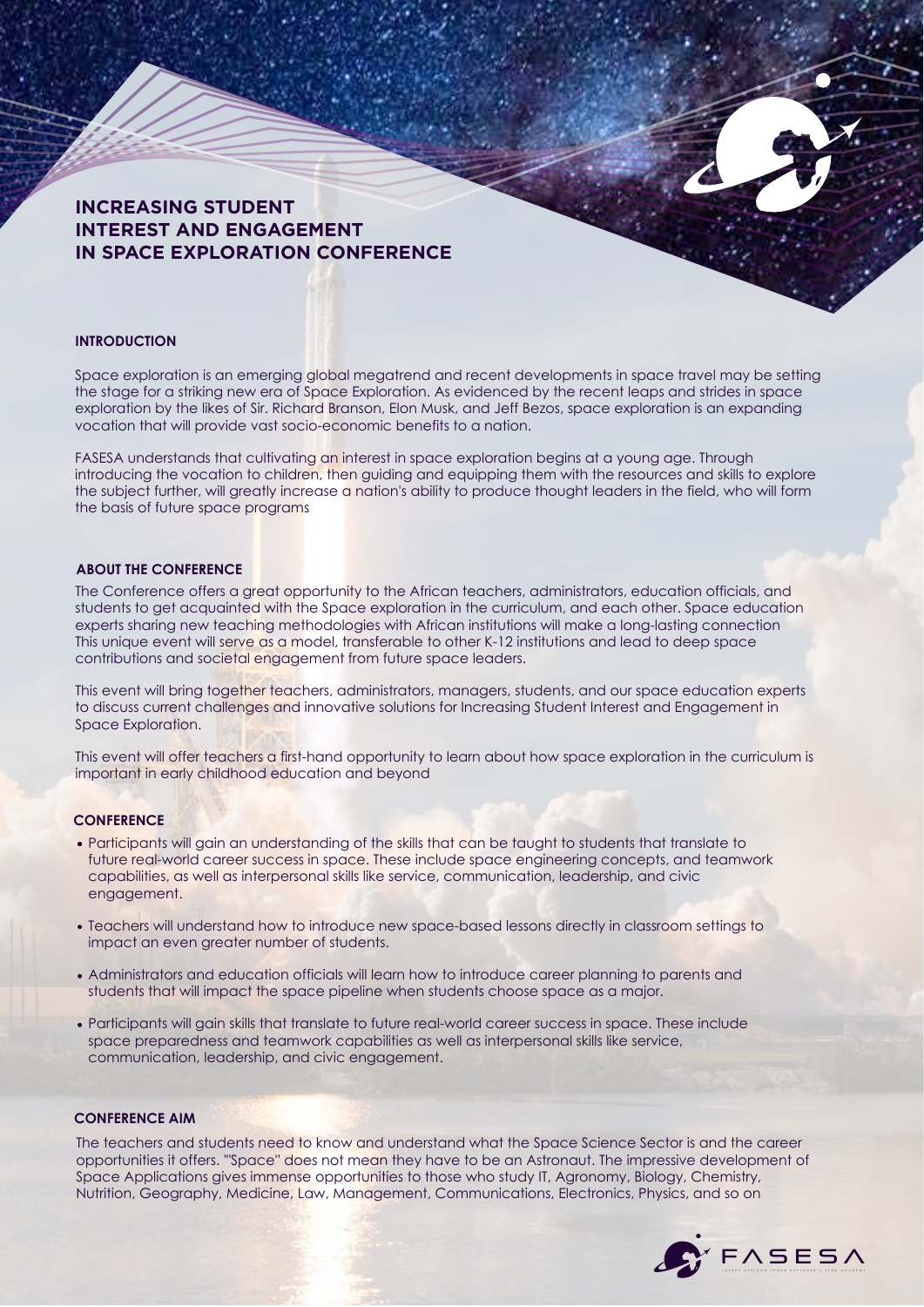# **INCREASING STUDENT INTEREST AND ENGAGEMENT IN SPACE EXPLORATION CONFERENCE**

**DAY 1**

Who should attend? -Teachers, Principals, Ministry of Education, Ministry of science and technology officials' and Space Agency representatives

#### **TOPICS:**

**09:00** introducing space exploration in the classroom

- How children learn about space, & what their conceptions of space exploration are?t
- Data at Your Fingertips: The Use of Citizen Science in a Variety of Classroom Contexts
- Use of model satellite-CanSat in applied teaching of satellite technology.
- Teaching coding and Cybersecurity using robotics

**13:00** Lunch

- Robotics use in Middle grades
- "Build Your Own" hands-on STEM projects

**16:00** End of Conference



Who should attend? -Teachers, Principals, Ministry of Education, Ministry of science and technology officials' and Space Agency representatives

#### **TOPICS:**

**09:00** Entrepreneurship and Aerospace

- How to organize a space career day at your school?
- How to integrate space projects into your classroom
- Why is space so important?
- Space Scholarships, internships, and more

**13:00** Lunch

• Improvement of girls' auto confidence in STEM areas since early childhood

**15:00** Policies and strategies

- National policies and strategies
- Regional cooperation
- Multi-stakeholder initiatives
- International collaboration and cooperation

**16:00** End of Conference

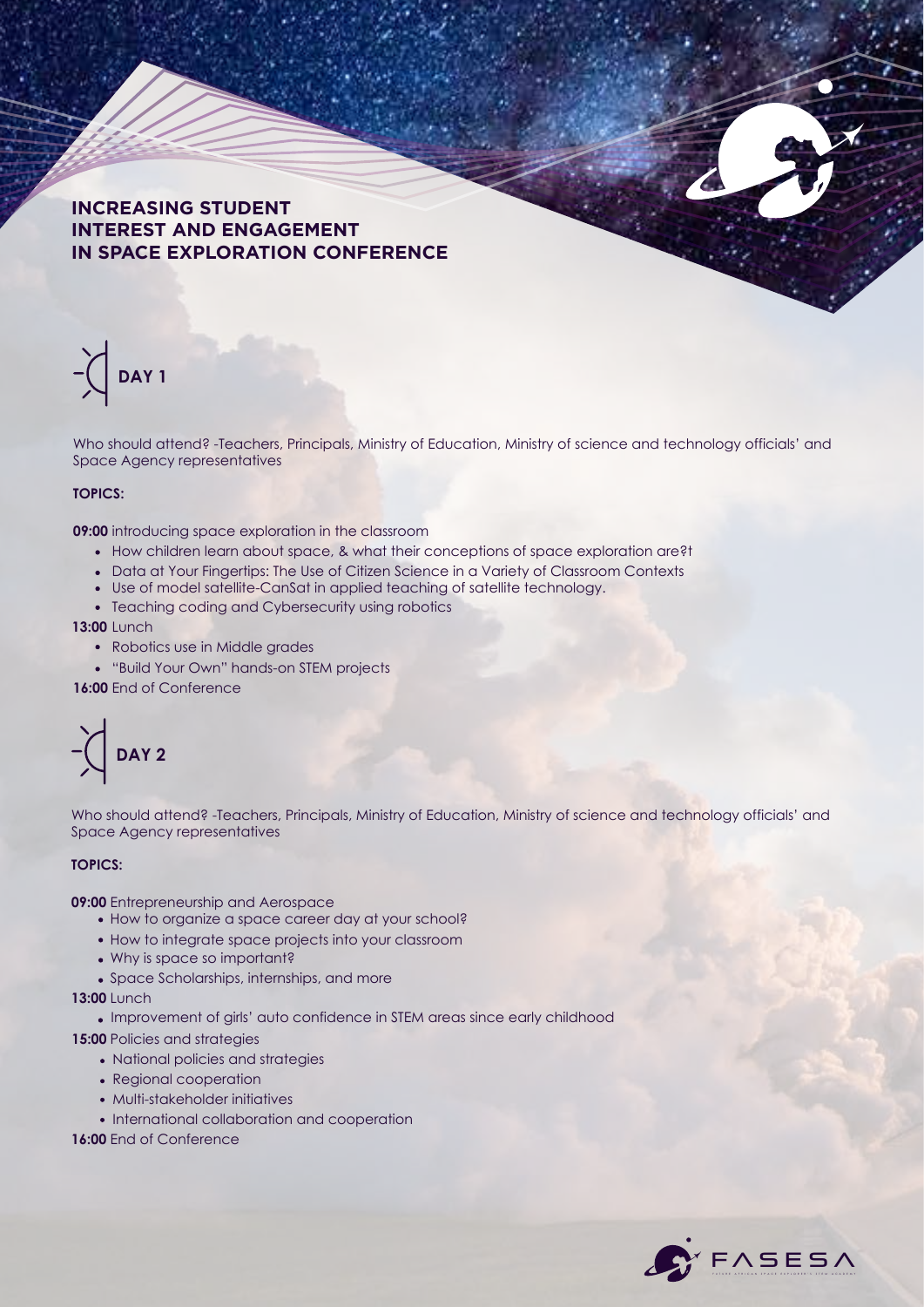## **INCREASING STUDENT INTEREST AND ENGAGEMENT IN SPACE EXPLORATION CONFERENCE**

# **DAY 3**

Who should attend? Students, Teachers & career guidance counselorS

#### **TOPICS:**

#### **09:00 HUMAN SPACE FLIGHT**

#### **SPACE CAREERS**

Introduction to the immense career opportunities the space sector offers

# **ROCKET SCIENCE**

Intro to Rocket Science and Technology How does a Rocket Fly? How do I become a Rocket Scientist?

### **SATELLITE SCIENCE**

Introduction to Satellite Technology How do we Launch a Satellite? How do I become a satellite engineer?

#### **ASTRONOMY**

What is Astronomy? The Universe and its Formation Galaxies and Stars How do I become an Astronomer?

#### **13:00 LUNCH**

# **ASTROBIOLOGY**

What is Astrobiology? Life and Its Origin & Distant Worlds! How do I become an Astrobiologist?

#### **SPACE ROBOTICS**

Intro to Space Robotics Key technologies in Robotics and AI for space Current and future space missions and opportunities

#### **16:00 End of Conference**

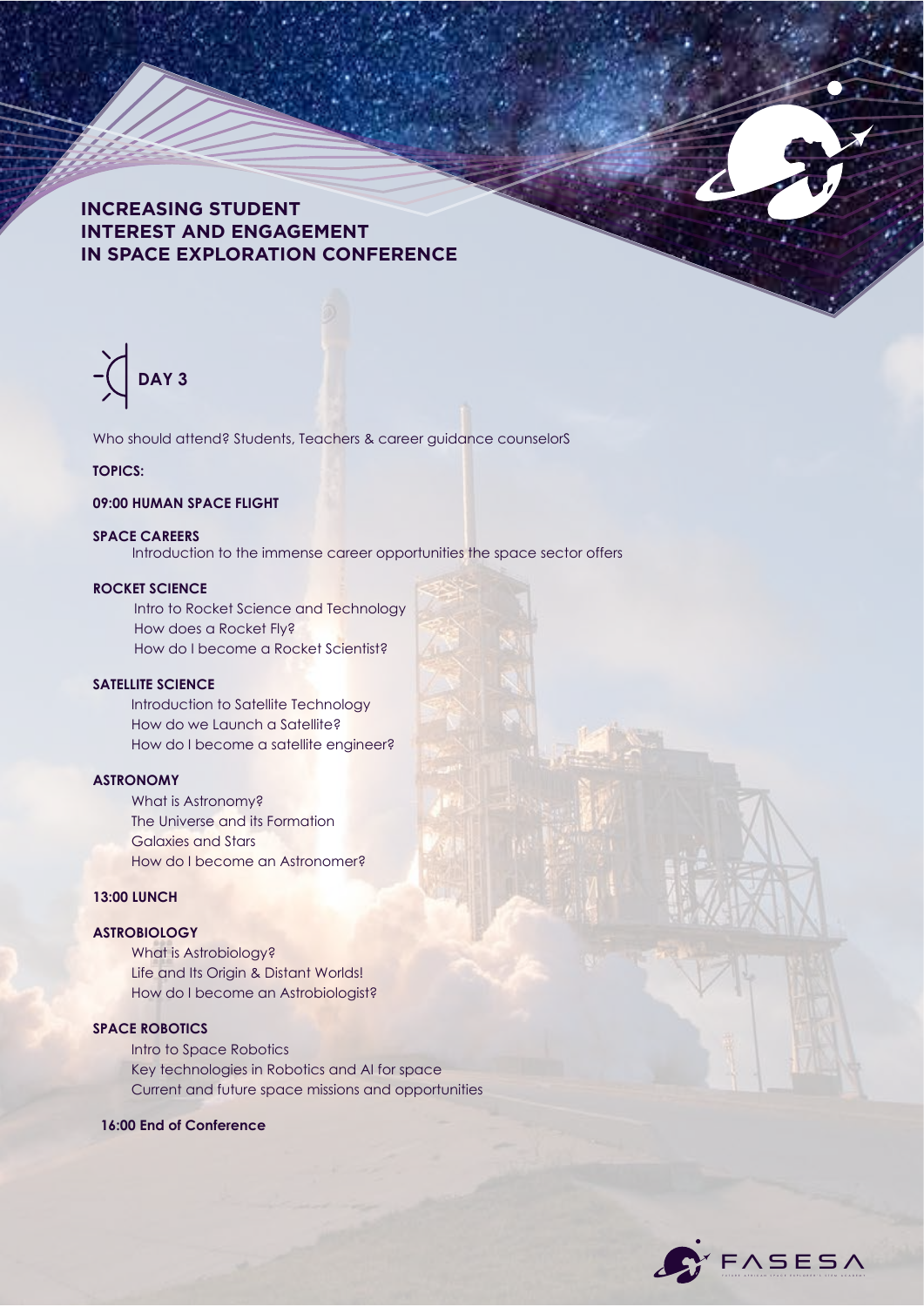# **INCREASING STUDENT INTEREST AND ENGAGEMENT IN SPACE EXPLORATION CONFERENCE**



**CEO, Jim Adams World SA (Pty) Ltd. NASA Deputy Chief Technologist, Retired Keynote Speaker**

**PROF. ELIZABETH HENNING** 

**Professor of Educational Linguistics Department of Childhood Education University of Johannesburg**





**CNN Women Shaping African Space Space Law & Policy Analyst Top 10 Under 30 African Space Industry CEO-Founder AgriSpace**



**Assistant Professor School of Earth and Space Exploration Arizona State University**

#### **PROF. CHRISTINE ANNE ROYCE**



**Professor of Aerospace Engineering Manager, Space Systems Design and Test Lab Dept. of Astronautical Engineering Faculty of Aeronautics and Astronautics Istanbul Technical University**



**Past President (18-19), National Science Teaching Association Professor of Teacher Education and Co-Director of MAT in STEM Education Shippensburg University**



**Senior Lecturer - Industrial Engineering School of Mechanical, Industrial and Aeronautical Engineering University of the Witwatersrand**



**Associate Chair & Full Professor Department of Information Technology Pace University**



**Administrator for the Space Education Center Japan Aerospace Exploration Agency**

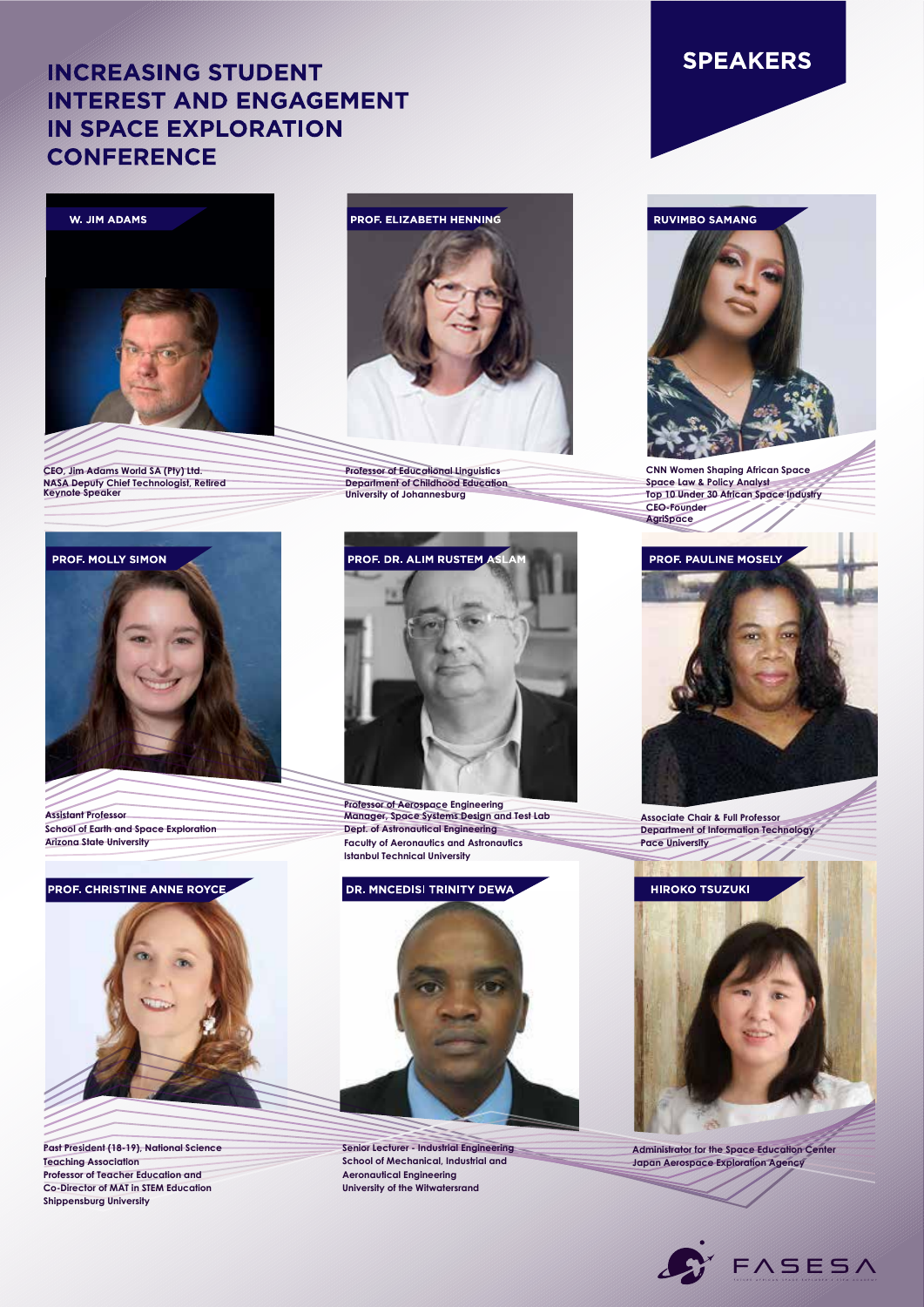# **INCREASING STUDENT INTEREST AND ENGAGEMENT IN SPACE EXPLORATION CONFERENCE**



**VP of Product Development Project Leader on Project Loon Astra**



**Chief Operation Officer NearSpace Launch, INC**



**Director of a Consolidated Research Unit in the area of Education University of Burgos**

**Research Scientist Center for Research in Earth and Space Science and Technology NASA Goddard Space Flight Center**



**Regents Professor, Lunar and Planetary Laboratory Principal Investigator, OSIRIS-REx Asteroid Sample Return Mission University of Arizona**



**Founder and CEO The Talon Company**





**Director of Radar Systems Capella Space**



**Founder Neurorobotics Researcher NASA iTech Innovator NeuroTech & Space Robotics MyelinS**



**Professor of Space Autonomous Systems; Wiley JFR Editor-in-Chief; United Nations Space4Women Mentor** Surrey Space Centre, **University of Surrey**